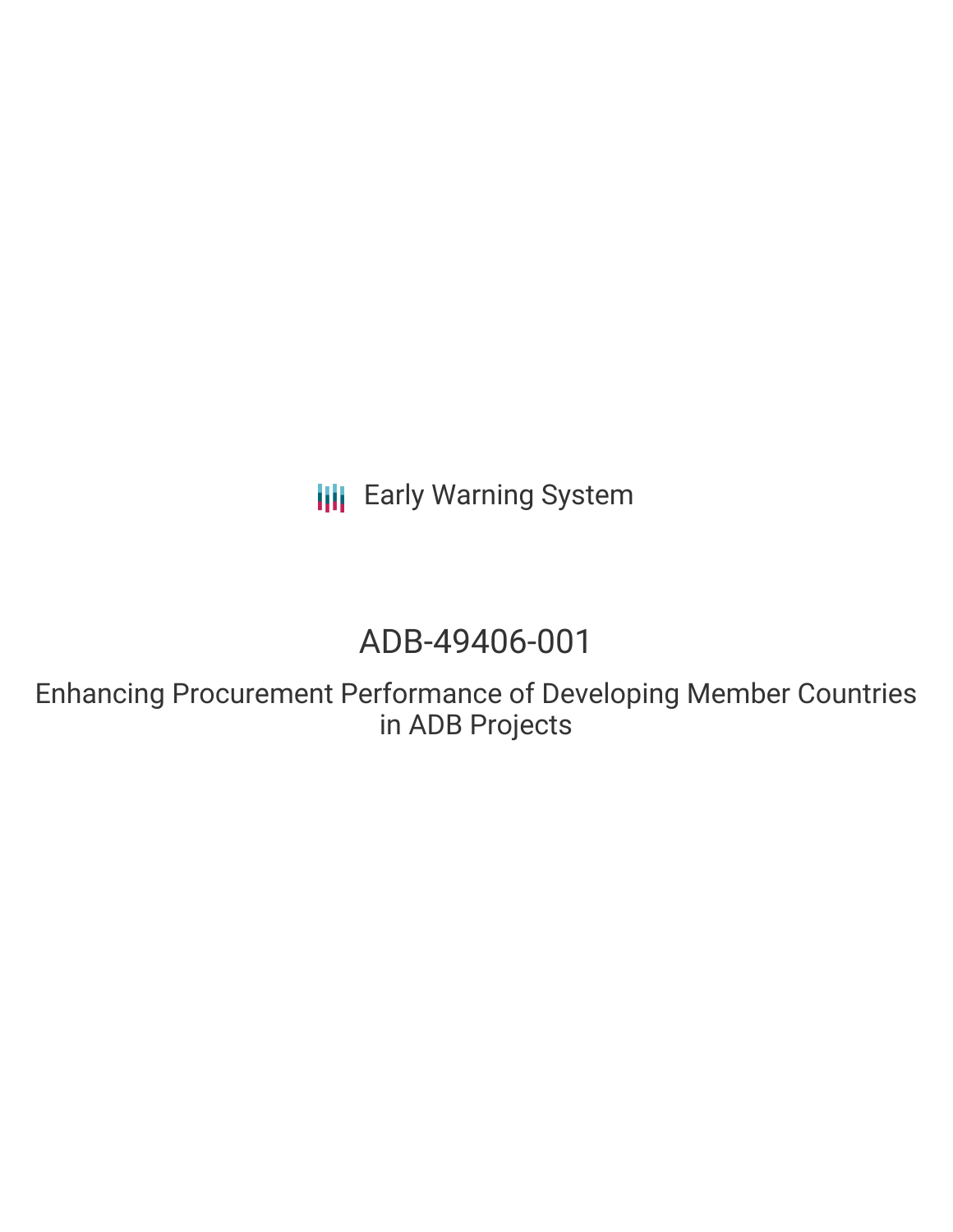

### **Quick Facts**

| <b>Financial Institutions</b>  | Asian Development Bank (ADB)              |
|--------------------------------|-------------------------------------------|
| <b>Status</b>                  | Active                                    |
| <b>Bank Risk Rating</b>        | U                                         |
| <b>Voting Date</b>             | 2015-12-17                                |
| <b>Borrower</b>                | <b>Technical Assistance Special Fund</b>  |
| <b>Sectors</b>                 | Law and Government, Technical Cooperation |
| <b>Investment Type(s)</b>      | Grant                                     |
| <b>Investment Amount (USD)</b> | \$0.75 million                            |
| <b>Project Cost (USD)</b>      | \$0.75 million                            |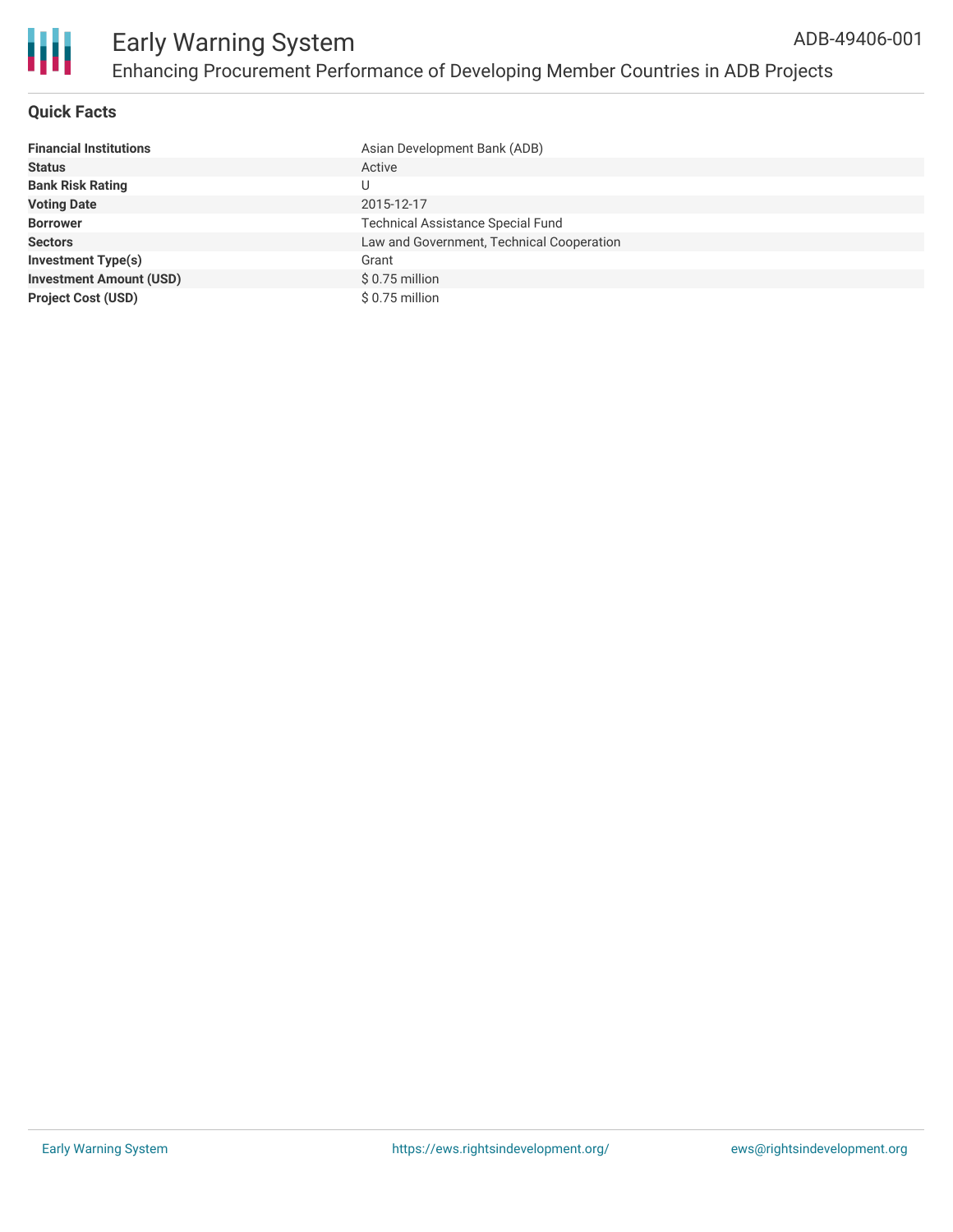

## **Project Description**

This project provides funding towards improving procurement procedures for projects in the developing member countries of the Asian Development Bank. Specifically, the money goes toward a special Bank-owned fund intended to assist the developing countries.

DMCs need a procurement approach that will allow them to respond to their changing needs, reflect the growing strengths and range of executing agency capabilities, and better account for wide range of capacities of procuring entities involved in its various projects. This will help DMCs adopt and incorporate the new public procurement concepts and methods increasingly used worldwide. This policy and advisory technical assistance (TA) will enable ADB support DMCs in strengthening their procurement systems by developing and adopting a new ADB procurement framework to be applied under its financed transactions and administered projects.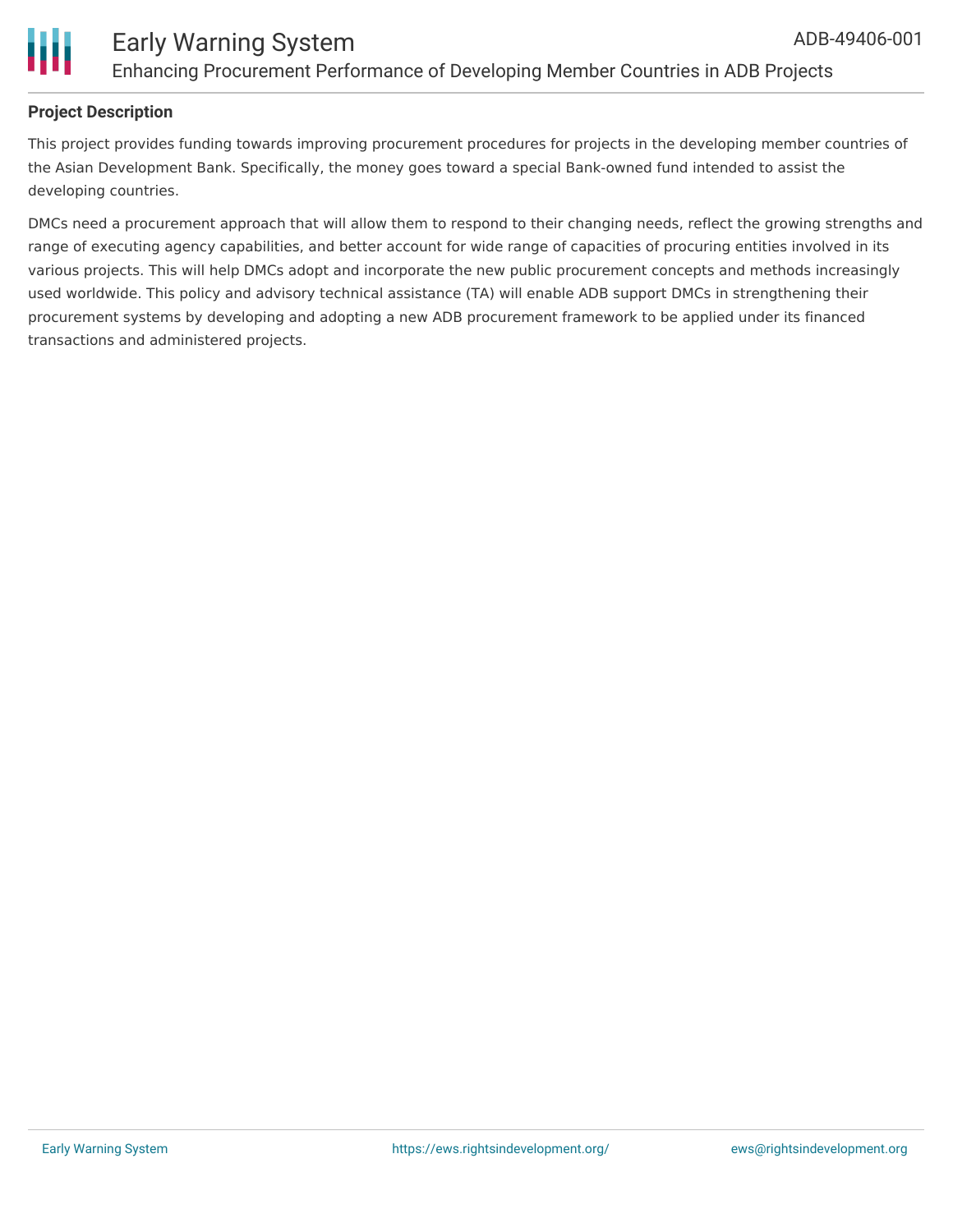

#### Early Warning System Enhancing Procurement Performance of Developing Member Countries in ADB Projects ADB-49406-001

## **Investment Description**

Asian Development Bank (ADB)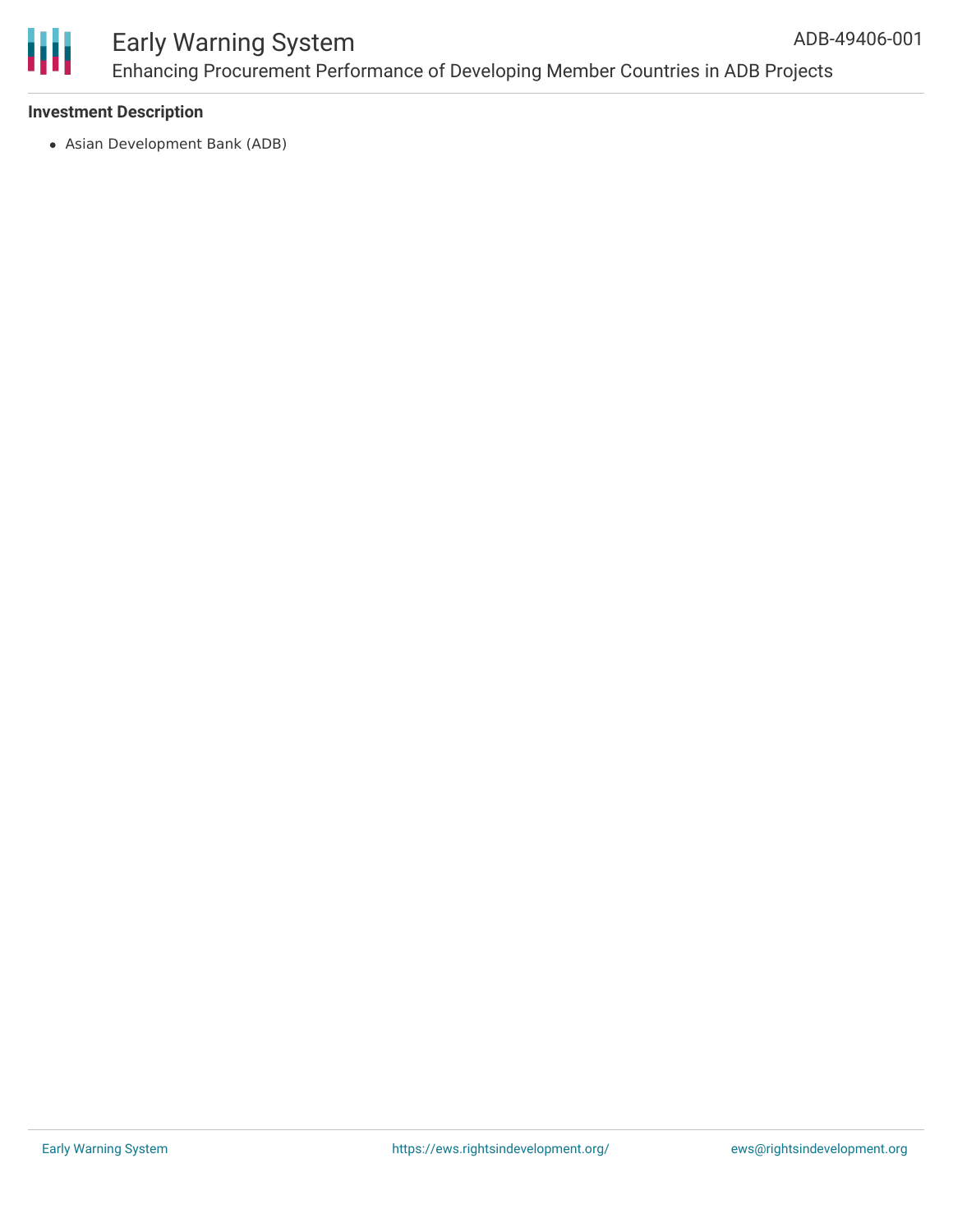## **Contact Information**

\*no contact information provided\*

## ACCOUNTABILITY MECHANISM OF ADB

The Accountability Mechanism is an independent complaint mechanism and fact-finding body for people who believe they are likely to be, or have been, adversely affected by an Asian Development Bank-financed project. If you submit a complaint to the Accountability Mechanism, they may investigate to assess whether the Asian Development Bank is following its own policies and procedures for preventing harm to people or the environment. You can learn more about the Accountability Mechanism and how to file a complaint at: http://www.adb.org/site/accountability-mechanism/main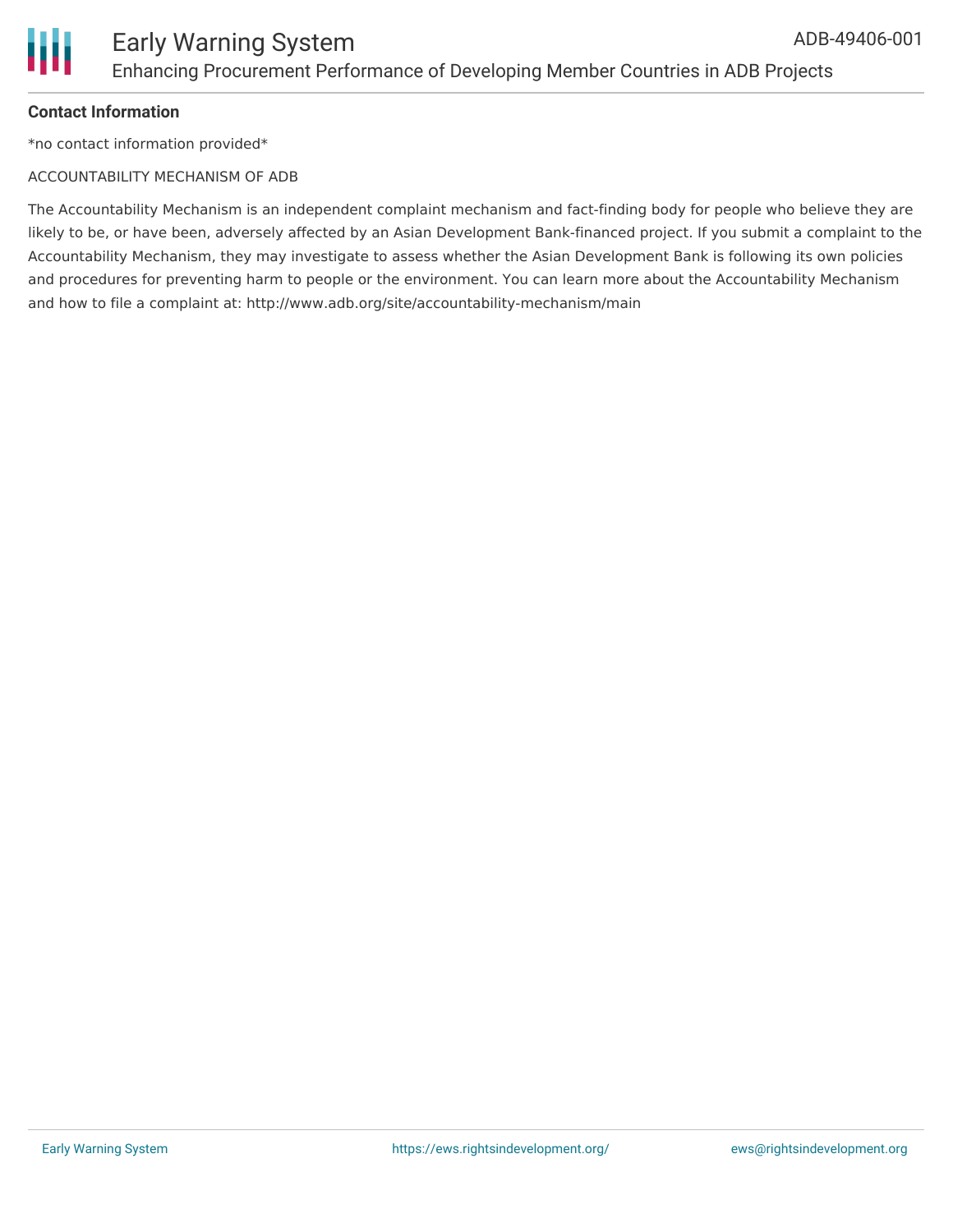

## Early Warning System

Enhancing Procurement Performance of Developing Member Countries in ADB Projects

#### **Bank Documents**

- Enhancing [Procurement](https://ewsdata.rightsindevelopment.org/files/documents/01/ADB-49406-001_qomSjGw.pdf) Performance of Developing Member Countries in ADB Projects: Technical Assistan [Original Source]
- Project [Disclosure](https://ewsdata.rightsindevelopment.org/files/documents/01/ADB-49406-001.pdf) PDF [\[Original](https://www.adb.org/printpdf/projects/49406-001/main) Source]